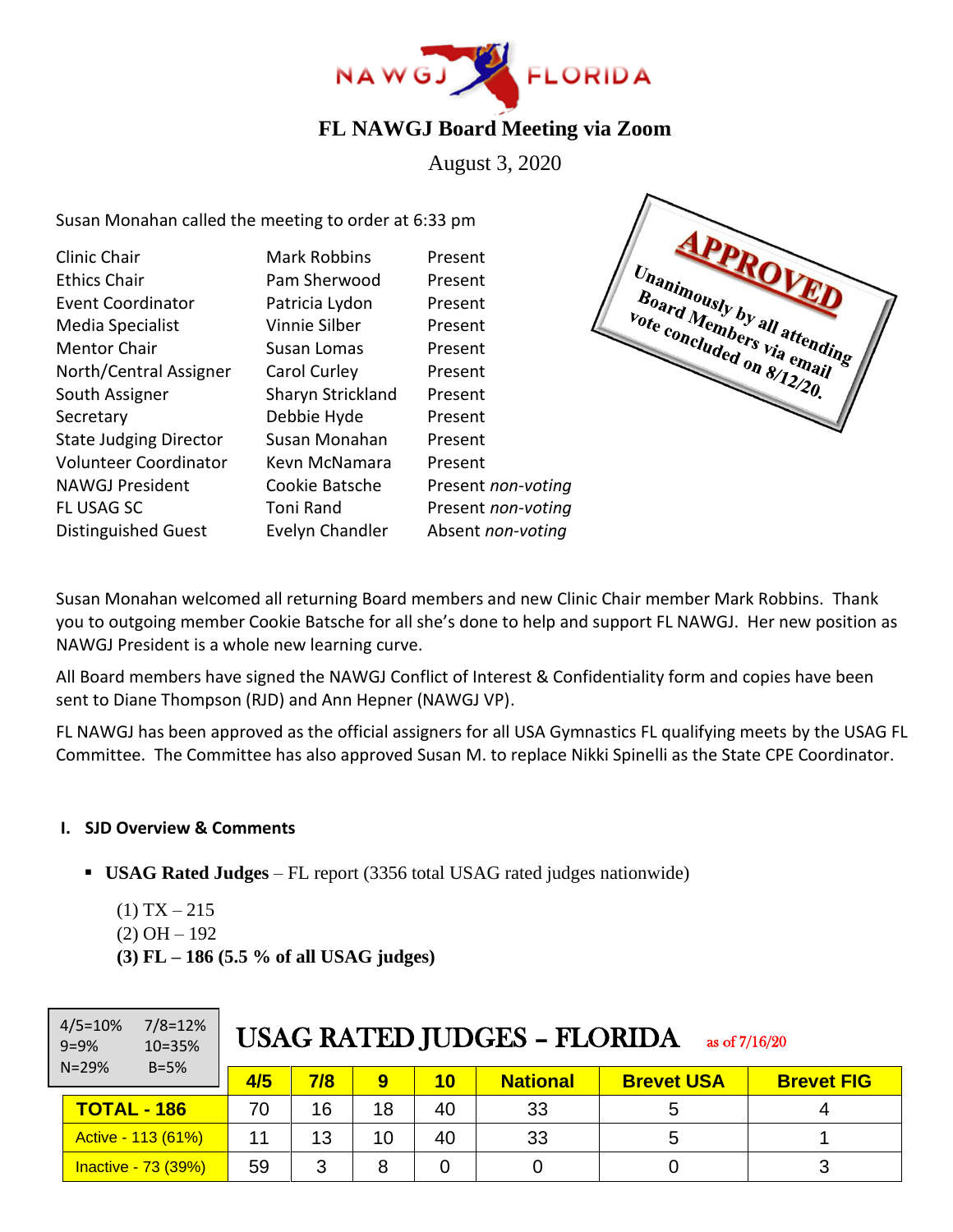- Susan M. presented the current financial report and up-to-date budget. We ended the 3<sup>rd</sup> quarter (7/31/20) with \$36,660.93 in our account. Due to the unexpected pandemic, we will most likely end our fiscal year slightly over budget (by approximately \$4000), which is not too bad considering.
	- $\circ$  2020 Judges' Cup had to be cancelled which is our largest source of income.
	- o Several expenditures were also cancelled (SJD travel, summer clinics).
	- o Toni told the Board that USAG FL has decided to give credits to any meet that cancels this season due to the pandemic (deadlines are September 1 and October 1, 2020).
	- ➢ **Recommendation that FL NAWGJ credit/refund the assigning fees for all Fall meets that cancel by September 1, 2020 and for all Springs meets that cancel by October 1, 2020.**

**Motion: Kevn McNamara Second: Vinnie Silber** *Passed unanimously*

- The new Budget runs from November 1, 2020 through October 31, 2021. Susan M. will start working on it soon and will require all positions that have an individual budget to submit their numbers and rationals. Those positions include: Clinic, Media Specialist, Mentor, Event Specialist & Volunteer.
	- ➢ **After brief discussion, it was recommended that FL NAWGJ send one person to National Judges' Cup (January 8-10, 2021 in Louisville, KY) and also select an alternate. If NJC is large enough, the alternate will be offered the opportunity to attend.**

**Motion: Carol Curley Second: Kevn McNamara** *Passed unanimously* (This alternate decision will be made closer to the meet.)

 $\checkmark$  Action Item – Susan M. will update the NJC application form and send it out to the general membership within the next month. Debbie will assist in making the travel arrangements.

➢ **After brief discussion, it was recommended that FL NAWGJ pay the compulsory testing fees for all FL NAWGJ members next summer.** 

**Motion: Susan Lomas Second: Carol Curley** *Passed unanimously* (Not required to pass exam to receive one time payment.)

- Testing Update: Two tests were being offered in FL this year. The first one has been postponed to August 15 at Metro Gymnastics*.* The second test was scheduled to be held in conjunction with Judges' Cup in September, but has been cancelled along with the meet.
- Uniform: Cookie showed the Board a YouTube video that models new uniform pieces 2 varieties of the jacket and the starfish pants. Lands' End is also creating a dress for NAWGJ and a collarless jacket. These should be available in the next few months.
- FL NAWGJ Handbook: Pam is making edits and updates to our Handbook. Once more info is known, she will write a pandemic statement to be included in the book. Final edition will be posted on our website.

#### $\checkmark$  Action Item – Susan M. will get the edits from Pam and format/complete the Handbook. After which, it will go to Vinnie to post on our website.

■ National NAWGJ & FL NAWGJ both have YouTube channels. We would like to expand ours and create and/or add more content. We encourage everyone to subscribe to both.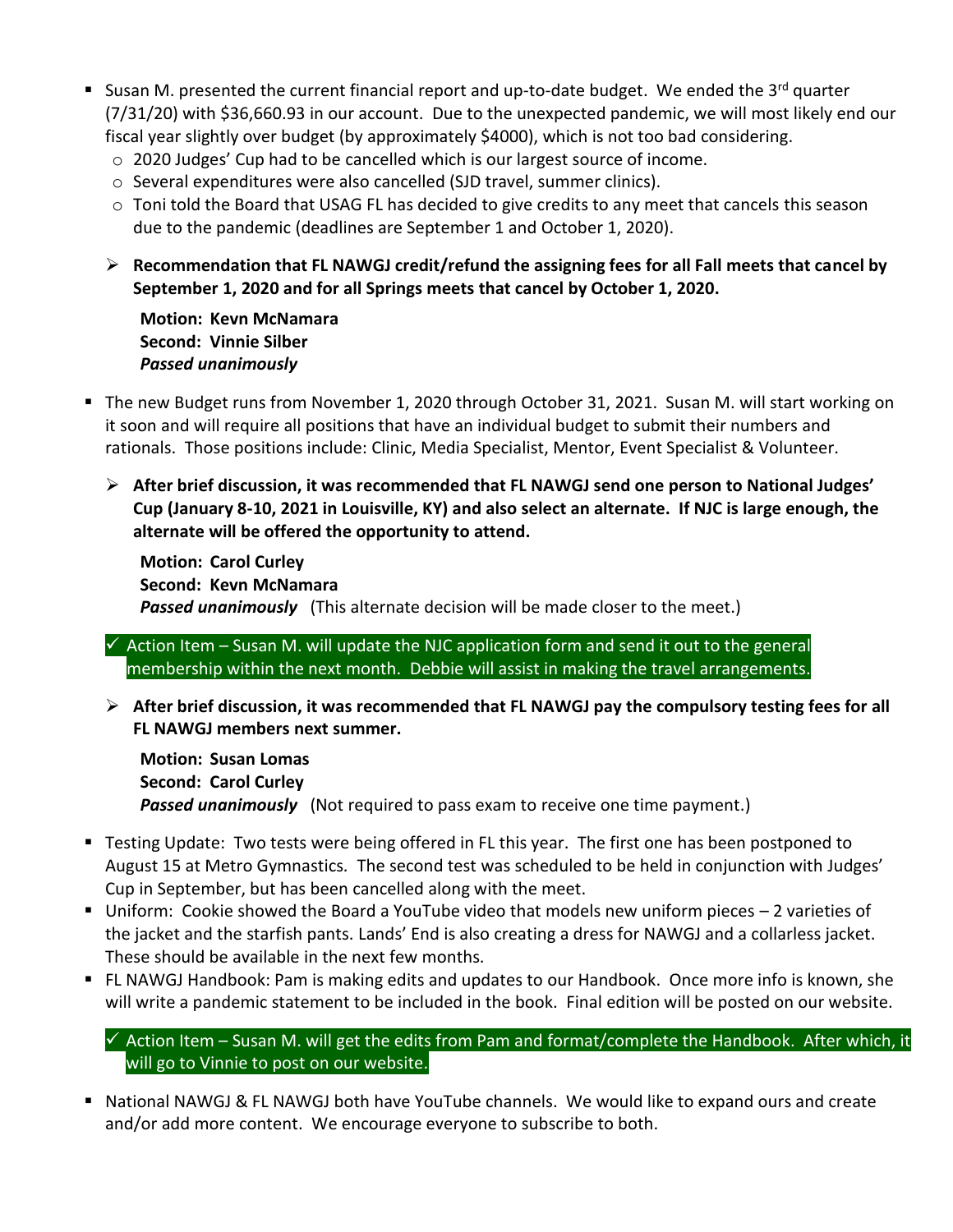- A Committee has been formed to investigate the possibility of "Committee Assigning" for the future. This initial committee consists of Sharyn Strickland, Carol Curley, Susan Monahan, Evelyn Chandler & Debbie Hyde. Its mission is to research, create and implement a plan.
- Connie Maloney has made the decision that the Region 7 virtual clinic, Region 4 virtual clinic and National Congress are all considered "live" and are eligible for National/Brevet testing requirements.

 $\checkmark$  Action Item – Susan M. will get the new flash drive of routines to Susan L. who will then make copies for all Board members and Brush Up Coordinators for use whenever they need them.

#### **II. SACC Report: Toni Rand**

- An Impact Statement outlining our commitment to Florida gymnastics was sent to all USAG FL Committee members on behalf of FL NAWGJ.
- Meet and judging guidelines from USA Gymnastics have not been finalized yet.
- National NAWGJ has created a Meet Director's survey and FL NAWGJ has added a few more questions. We will send to all MDs and then post results on our website for judge's reference.
- Level 1-4 & Xcel have been approved to allow 1-judge panels at FL qualifiers (this year only).
- Compulsory State Meet has been rescheduled to February 5-7, 2021 in conjunction with the Daytona Beach Open.
- Assign local judges whenever possible to keep costs down.
- Mileage caps no longer apply.
- **EXECT** Sessions will most likely be smaller with longer breaks in between for cleaning.
- Per diem may be offered in lieu of providing meals at meets.
- Judges need to be prepared to have fewer contracts this year.
- Toni will ask Meet Directors to provide phone numbers to the Assigners for better communications.
- USAG FL will conduct 4 separate compulsory clinics next summer after the Master Workshops are done. FL Clinics will be June 12-13, 2021 – Jacksonville & Tampa + June 19-20, 2021 – Orlando & South Florida.

# **III. Assigners: Carol Curley & Sharyn Strickland**

Fall assigning will begin on September 2 and Spring assigning will begin on October 2, 2020. This allows for all meet cancellations to be made known and the calendar to finalize. Assigners asked for the MD phone number to be listed on the request forms to aid communication. Toni will do this.

# **IV. Clinic Chair: Mark Robbins**

Mark talked about the Fall/Winter Brush Up Clinics in light of the pandemic. There are concerns about holding them in people's homes this year due to safety and liability. A committee was formed (Mark, Patricia and Pam) to discuss ideas and will present their findings at our next meeting in October. He will also talk with Serena & Toni about the State Clinic next summer and how we can merge with it.

# **V. Mentor Chair: Susan Lomas**

Susan is considering forming a small committee of dedicated individuals to become mentors. It may work out better than the system currently being used.

# **VI. Volunteer Coordinator: Kevn McNamara**

The next upcoming volunteer opportunity is Level 9/10 Regionals in Bradenton over the weekend of April 16-18, 2021. Kevn will put out information and request volunteers after the first of the year.

# **VII. Media Specialist: Vinnie Silber**

Our website and Facebook subscribers are growing nicely. Vinnie would like to expand and add more content to our YouTube channel.